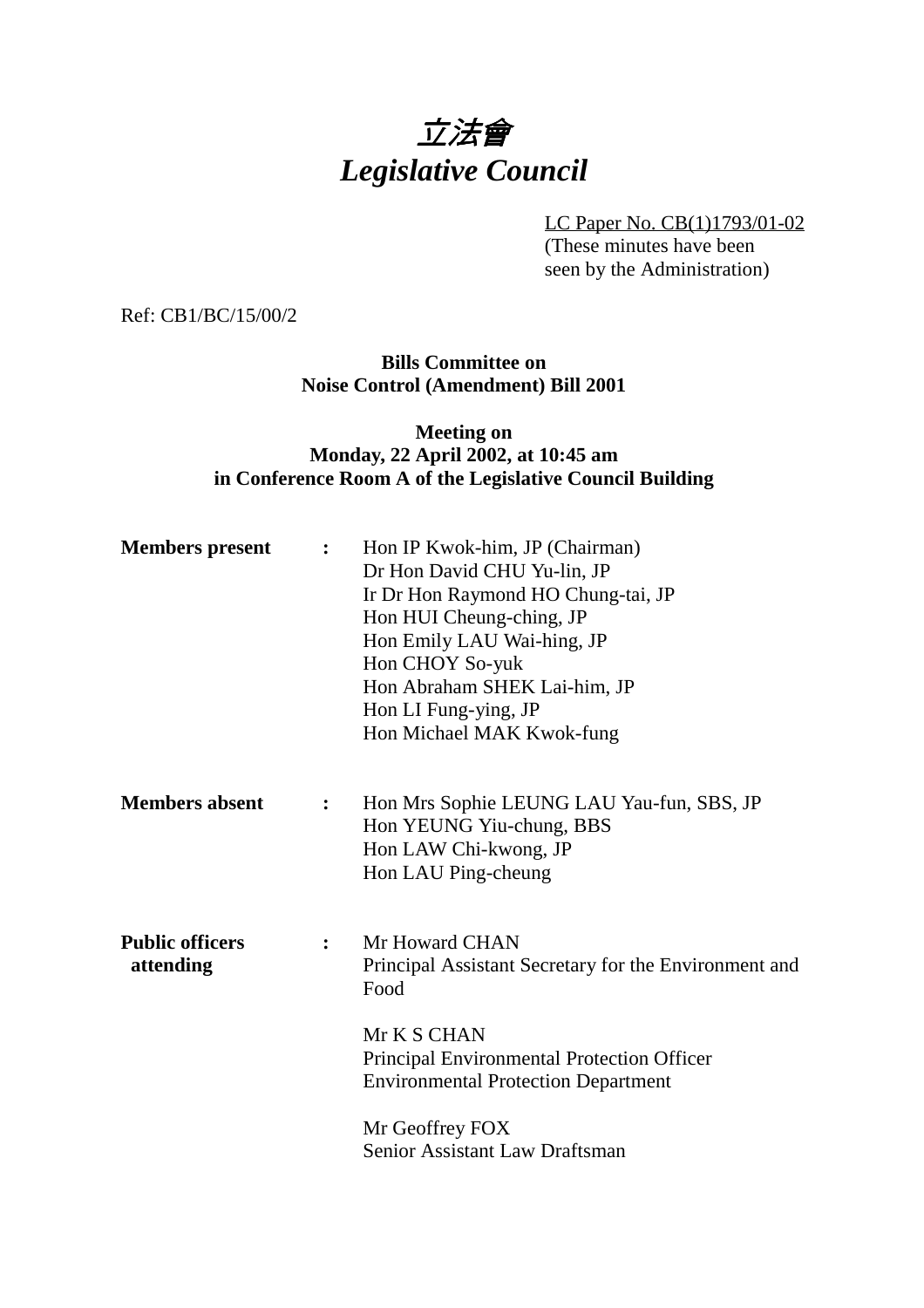$\text{Action}$   $-2$  -

 $\overline{a}$ 

| <b>Clerk in attendance</b> | $\mathbb{R}^2$ | Miss Polly YEUNG<br>Chief Assistant Secretary (1)3 |
|----------------------------|----------------|----------------------------------------------------|
| <b>Staff in attendance</b> | $\mathbf{L}$   | Mr LEE Yu-sung<br>Senior Assistant Legal Adviser 1 |
|                            |                | Miss Yvonne YU                                     |

#### **I. Confirmation of minutes**

The minutes of meeting held on 22 March 2002 were confirmed.

Senior Assistant Secretary (1)4

#### **II. Meeting with the Administration**

#### Matters arising

| LC Paper No. $CB(1)1541/01-02(01)$ - The Administration's response to |
|-----------------------------------------------------------------------|
| the issues raised at the meeting on                                   |
| 22 March 2002 and to the further                                      |
| submission from the Hong Kong                                         |
| <b>Construction Association Limited</b>                               |
|                                                                       |
|                                                                       |

LC Paper No. CB(1)1531/01-02 - Summary of views/concerns put forward by deputations prepared by the Secretariat

The Bill, related papers and other papers previously issued

| LC Paper No. CB(3)790/00-01 | - The Bill |
|-----------------------------|------------|
|-----------------------------|------------|

- LC Paper No.  $CB(1)1071/01-02(02)$  Marked-up copy of the Bill prepared by the Legal Service Division
	- The Legislative Council Brief on the Bill issued by the Environment and Food Bureau in June 2001
- LC Paper No.  $CB(1)1071/01-02(03)$  Paper provided by the Administration in February 2002 supplementing the Legislative Council Brief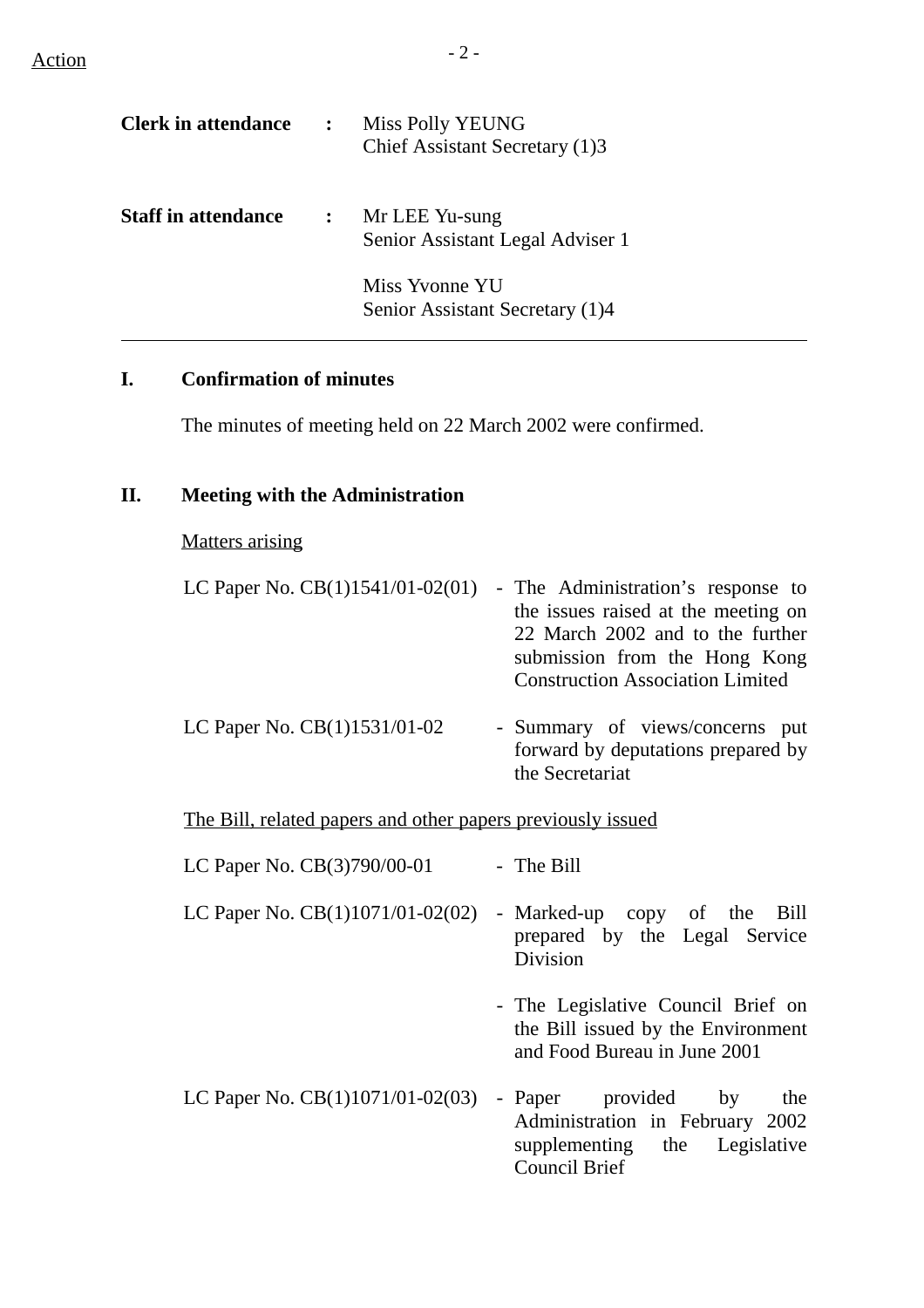| LC Paper No. LS133/00-01                                                                    |                   | - The Legal Service Division Report<br>on the Bill dated 26 June 2001                                                                                                                                                          |
|---------------------------------------------------------------------------------------------|-------------------|--------------------------------------------------------------------------------------------------------------------------------------------------------------------------------------------------------------------------------|
| LC Paper No. $CB(1)1071/01-02(04)$                                                          |                   | - Letter dated 26 June 2001 from<br>Senior Assistant Legal Adviser 1 to<br>the Secretary for Environment and<br>Food                                                                                                           |
| LC Paper No. $CB(1)1071/01-02(05)$                                                          |                   | Administration's<br>- The<br>response<br>dated 28 June 2001 to LC Paper<br>No. $CB(1)1071/01-02(04)$                                                                                                                           |
| LC Paper No. $CB(1)1350/01-02(01)$                                                          |                   | - The Administration's response to<br>the issues raised at the meeting on<br>21 February 2002                                                                                                                                  |
| LC Paper Nos. $CB(1)1350/01-02(02)$<br>and $CB(1)1359/01-02(05)$                            | $\qquad \qquad -$ | The Administration's responses to<br>the following LC Paper Nos.<br>$CB(1)1317/01-02(01),$<br>CB(1)1317/01-02(02),<br>$CB(1)1317/01-02(03),$<br>$CB(1)1317/01-02(04),$<br>$CB(1)1317/01-02(05)$ ; and<br>$CB(1)1350/01-02(03)$ |
| LC Paper Nos. $CB(1)1317/01-02(01)$ - Submissions from the Hong Kong<br>and CB(1)1518/01-02 |                   | <b>Construction Association Limited</b>                                                                                                                                                                                        |
| LC Paper No. CB(1)1317/01-02(02)                                                            |                   | - Submission from MTR Corporation<br>Limited                                                                                                                                                                                   |
| LC Paper No. $CB(1)1317/01-02(03)$ - Submission from the Chinese                            |                   | Manufacturers' Association<br>of<br>Hong Kong                                                                                                                                                                                  |
| LC Paper No. $CB(1)1317/01-02(04)$                                                          |                   | - Submission from Hong Kong Cable<br><b>Television Limited</b>                                                                                                                                                                 |
| LC Paper No. $CB(1)1317/01-02(05)$                                                          |                   | - Submission from the Hongkong<br><b>Electric Company Limited</b>                                                                                                                                                              |
| LC Paper No. $CB(1)1350/01-02(03)$ - Submission from                                        |                   | <b>Masons</b><br><b>International Law Firm</b>                                                                                                                                                                                 |
| LC Paper Nos. $CB(1)1359/01-02(01)$ - Submissions from the Hong Kong<br>and CB(1)1563/01-02 |                   | <b>Environmental Law Association</b>                                                                                                                                                                                           |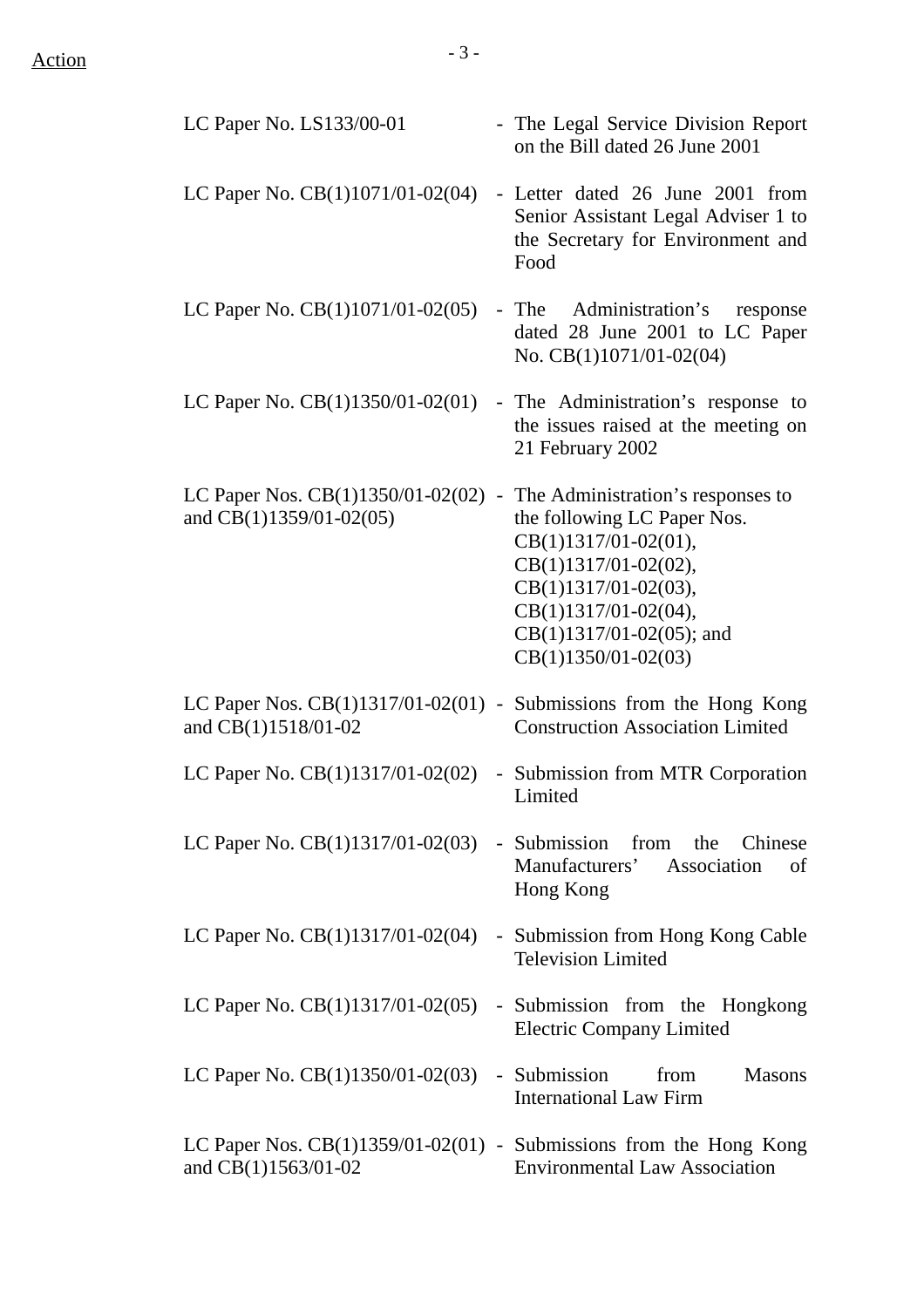| LC Paper No. $CB(1)1359/01-02(02)$ | - Submission from the Hong Kong<br>Institute of Acoustics                                                                                                                              |
|------------------------------------|----------------------------------------------------------------------------------------------------------------------------------------------------------------------------------------|
| LC Paper No. $CB(1)1359/01-02(03)$ | - Submission from the Tai<br>P <sub>O</sub><br><b>Environmental Association</b>                                                                                                        |
| LC Paper No. $CB(1)1359/01-02(04)$ | - Submission from the Federation of<br>Hong Kong Industries                                                                                                                            |
| LC Paper No. $CB(1)1148/00-01(03)$ | - Discussion paper provided by the<br>Administration for the meeting of<br>the Environmental Affairs Panel on<br>8 May 2001                                                            |
| LC Paper No. CB(1)1812/01-02       | - Extract of the minutes of the<br>meeting of the Environmental<br>Affairs Panel on 8 May 2001<br>(which was re-circulated vide LC<br>Paper No. CB(1)1139/0102 on 22<br>February 2002) |

- 2. The Committee deliberated (Index of proceedings attached at **Annex A**).
- 3. The Administration undertook to take the following actions and provide response/information as appropriate: Admin

#### Further response

(a) The Administration would provide its detailed response to the further submission from the Hong Kong Environmental Law Association received very shortly before the meeting.

#### Validity period for the warning system

(b) The Administration took note of members' concerns about providing for a validity period for the warning system and at the Chairman's request agreed to re-consider the issue. The Administration had nevertheless made it clear at the meeting that so far, it had not changed its stance against a validity period.

#### Code of practice

(c) The Administration would provide a copy of the draft code of practice which had been agreed with the Hong Kong Construction Association Limited for members' reference.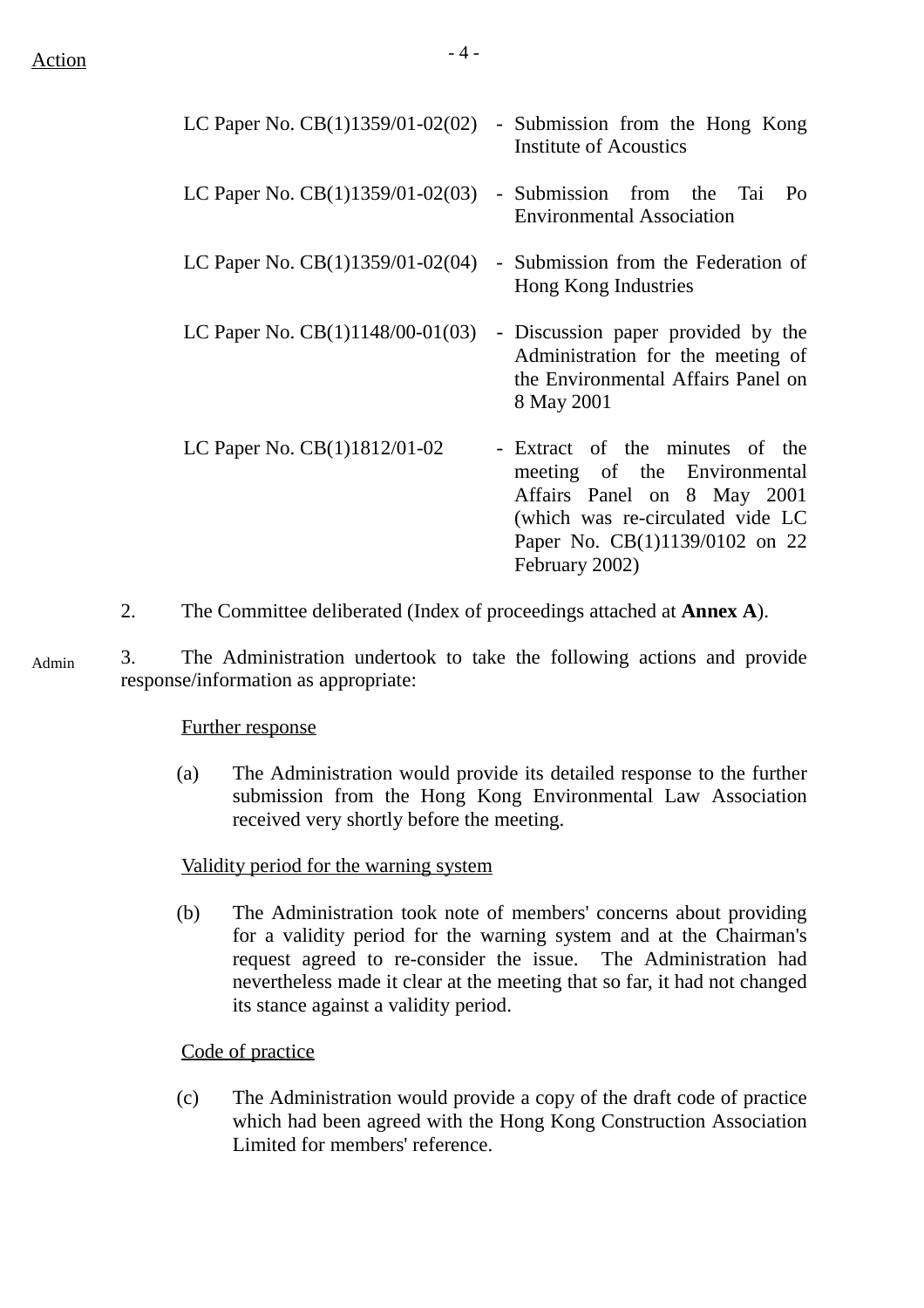SALA1

#### Section 38 of the Noise Control Ordinance (NCO)

(d) Miss CHOY So-yuk suggested that in case a public officer contravened provisions in the NCO, such contravention should be recorded in the officer's performance appraisal report. Ms Emily LAU considered that the Administration should somehow give an assurance to members that in case of breaches of NCO, the public officer concerned would be subject to disciplinary action. The Administration was requested to consider the members' views.

#### Parties to be prosecuted for offences under NCO

(e) Members enquired whether under the subcontracting system of the construction industry, the principal contractor would be held vicariously liable for offences committed by its subcontractors under NCO, and where a prosecution was to be taken out under the NCO against a subcontractor, whether the principal contractor could also be prosecuted concurrently. Senior Assistant Legal Adviser 1 was requested to advise on the matter in writing. The Administration could also provide its comments on the legal and enforcement aspects.

### **III. Any other business**

4. The Committee agreed to hold the next meeting on Tuesday, 21 May 2002 at 9:00 am to continue discussion with the Administration.

(*Post-meeting note*: the meeting originally scheduled for 21 May 2002 at 9:00 am was subsequently re-scheduled to be held on 27 May 2002 at 10:45 am.)

5. There being no other business, the meeting ended at 12:40 pm.

Legislative Council Secretariat 24 May 2002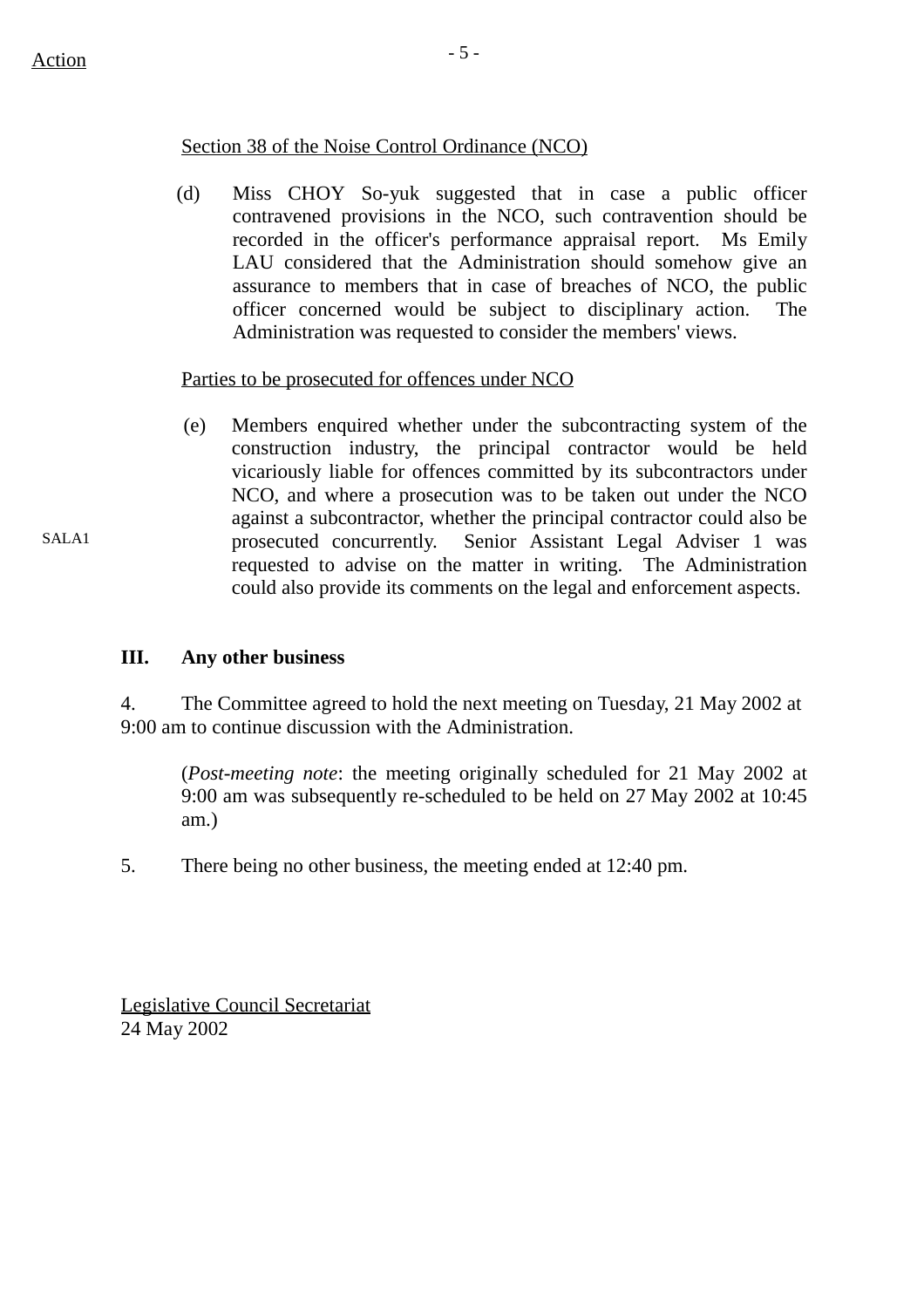## **Proceedings of the meeting of the Bills Committee on Noise Control (Amendment) Bill 2001**

## **on Monday, 22 April 2002, at 10:45 am in Conference Room A of the Legislative Council Building**

| <b>Time</b>            | <b>Speaker</b>                                   | Subject(s)                                                                                                                                                                                                                                                                                                                                                                                                                                                                                                                             | <b>Action</b><br>required |
|------------------------|--------------------------------------------------|----------------------------------------------------------------------------------------------------------------------------------------------------------------------------------------------------------------------------------------------------------------------------------------------------------------------------------------------------------------------------------------------------------------------------------------------------------------------------------------------------------------------------------------|---------------------------|
|                        | Agenda Item $I$ – Confirmation of minutes        |                                                                                                                                                                                                                                                                                                                                                                                                                                                                                                                                        |                           |
| 00000-000028           | Chairman                                         | Confirmation<br>of<br>of<br>minutes<br>meeting held on 22 March 2002                                                                                                                                                                                                                                                                                                                                                                                                                                                                   |                           |
|                        | Agenda Item II – Meeting with the Administration |                                                                                                                                                                                                                                                                                                                                                                                                                                                                                                                                        |                           |
| 000029-000256 Chairman |                                                  | Further submissions from the Hong<br>Kong Construction Association<br>Limited (HKCA) and the Hong<br>Environmental<br>Kong<br>Law<br>Association (HKELA)<br>Summary of views/concerns put<br>forward by deputations prepared by<br>the Secretariat                                                                                                                                                                                                                                                                                     |                           |
| 000257-000900 Admin    |                                                  | Undertook to provide a detailed<br>written response to the further<br>submission from the HKELA after<br>the meeting<br>The Administration's response to<br>the issues raised at the meeting on<br>22 March 2002 and to the further<br>submission from the HKCA (LC<br>Paper No. CB(1)1541/01-02(01))                                                                                                                                                                                                                                  | Admin                     |
| 000901-000957 Chairman |                                                  | The main points of contention were:<br>(a) exemption of public officers<br>from personal criminal liability<br>while their counterparts in the<br>private sector were subject to<br>such liability; and<br>(b) the prosecution would no longer<br>need to show the "consent,<br>connivance,<br>negligence<br>$\alpha$<br>omission" on the part of the<br>Individuals<br>director.<br>could<br>potentially be liable to personal<br>conviction and to receive a<br>criminal record for the offences<br>of their companies without their |                           |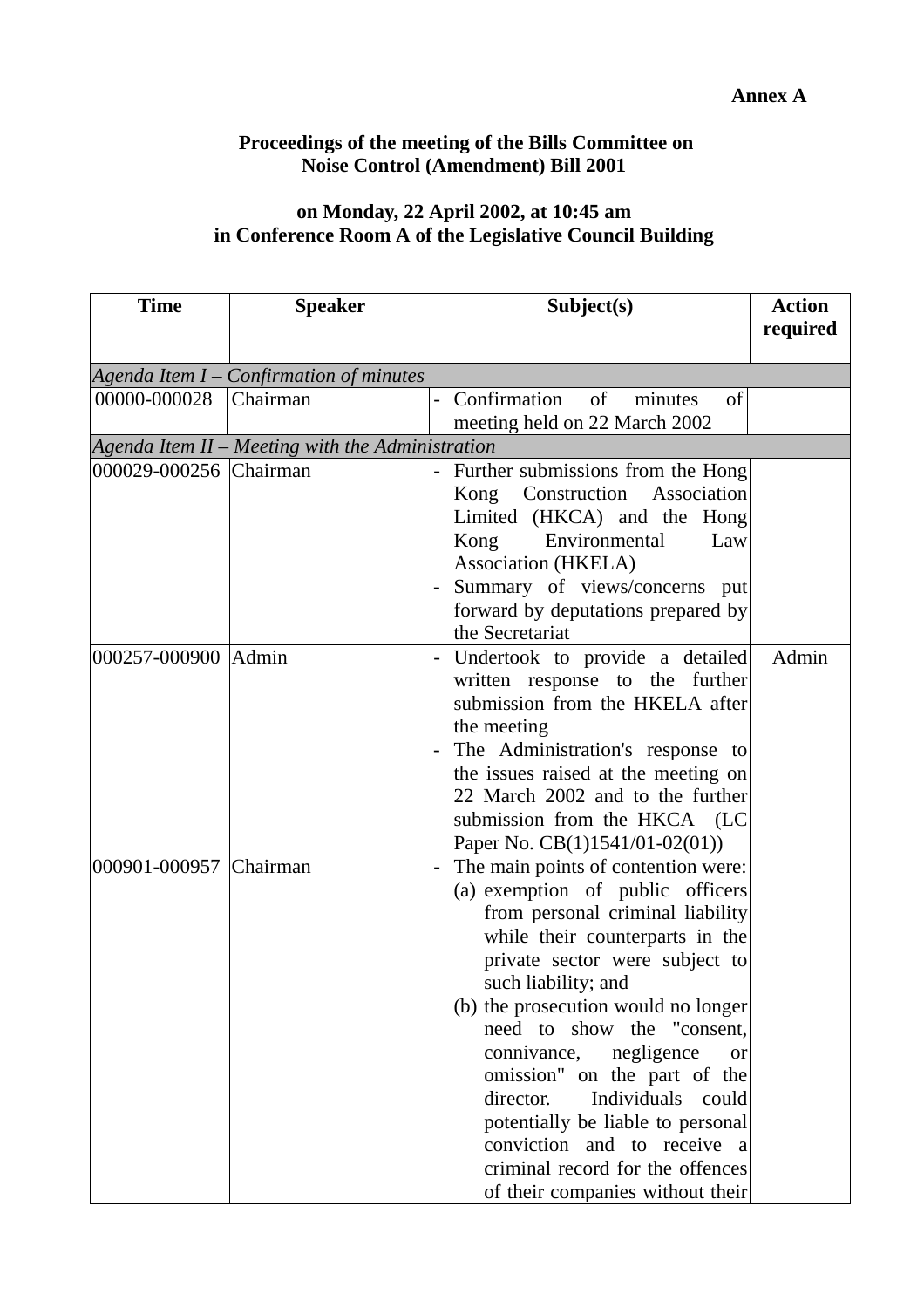| <b>Time</b>                 | <b>Speaker</b> | Subject(s)                                                                  | <b>Action</b> |
|-----------------------------|----------------|-----------------------------------------------------------------------------|---------------|
|                             |                |                                                                             | required      |
|                             |                | knowledge or guilt                                                          |               |
| 000958-001231  Ms Emily LAU |                | In support of the Bill                                                      |               |
|                             |                | Sanction under section 38(4) of                                             |               |
|                             |                | Noise Control Ordinance (NCO)                                               |               |
|                             |                | might not have sufficient deterrent                                         |               |
|                             |                | effect                                                                      |               |
|                             |                | Suggested the imposition of a fine                                          |               |
|                             |                | on the government departments                                               |               |
|                             |                | which contravened NCO                                                       |               |
| 001232-001616 Admin         |                | Section 38 of the NCO provided                                              |               |
|                             |                | that the Government and public                                              |               |
|                             |                | officers were exempted from                                                 |               |
|                             |                | proceedings to be taken against<br>them, and from criminal liability.       |               |
|                             |                | It would not be permissible for a                                           |               |
|                             |                | fine<br>to be imposed.<br><b>But</b>                                        |               |
|                             |                | Government and Public Officers                                              |               |
|                             |                | were not exempted from complying                                            |               |
|                             |                | with the provisions in NCO.<br>They                                         |               |
|                             |                | must follow the NCO just like non-                                          |               |
|                             |                | government sectors                                                          |               |
|                             |                | Section $38(4)$ provided that if the                                        |               |
|                             |                | contravention was not terminated to                                         |               |
|                             |                | the satisfaction of the Noise Control                                       |               |
|                             |                | Authority, the latter would report to                                       |               |
|                             |                | Chief<br>Secretary<br>the<br>for                                            |               |
|                             |                | Administration (CS) who<br>must                                             |               |
|                             |                | ensure that the best practicable                                            |               |
|                             |                | steps were taken to terminate the<br>contravention<br>avoid<br>or or<br>the |               |
|                             |                | recurrence. This was an effective                                           |               |
|                             |                | mechanism in<br>tackling<br>such                                            |               |
|                             |                | contravention                                                               |               |
|                             |                | Some works departments might                                                |               |
|                             |                | deploy direct labour for plant                                              |               |
|                             |                | operation, maintenance work or                                              |               |
|                             |                | emergency duties but so far, there                                          |               |
|                             |                | was no record of NCO violations                                             |               |
|                             |                | committed<br>by<br>government                                               |               |
|                             |                | departments                                                                 |               |
| 001617-001731 Ms Emily LAU  |                | The legal basis for exempting the                                           |               |
|                             |                | Government and public officers                                              |               |
| 001732-001743 Chairman      |                | from criminal liability<br>- ditto -                                        |               |
|                             |                |                                                                             |               |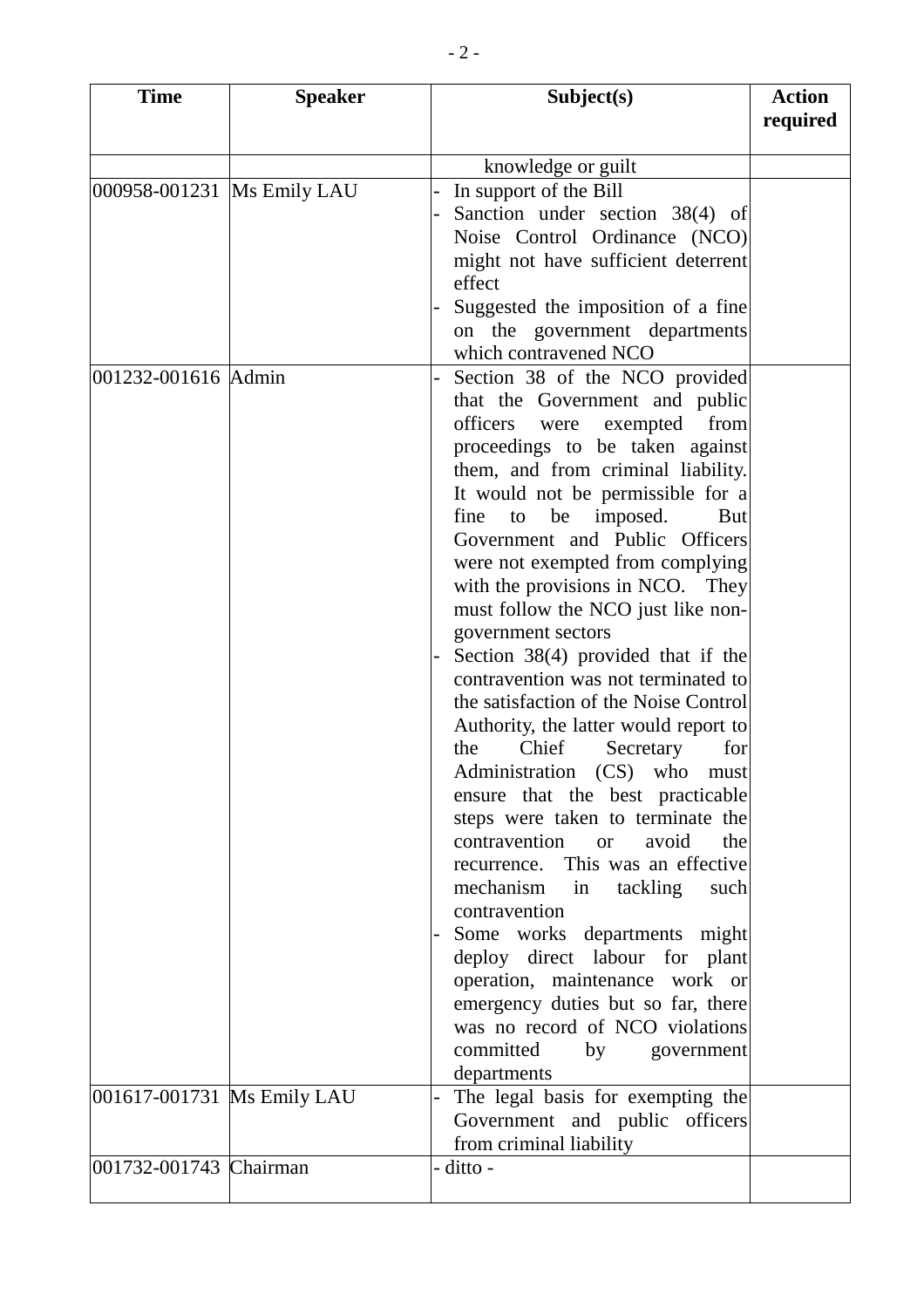| <b>Time</b>                | <b>Speaker</b>                    | Subject(s)                             | <b>Action</b> |
|----------------------------|-----------------------------------|----------------------------------------|---------------|
|                            |                                   |                                        | required      |
|                            |                                   |                                        |               |
| 001744-001815 Admin        |                                   | Section 38(2) of NCO provided that     |               |
|                            |                                   | public officers would<br>be<br>the     |               |
|                            |                                   | exempted from criminal liability for   |               |
|                            |                                   | breaches of NCO in the course of       |               |
|                            |                                   | carrying out their duties              |               |
|                            | 001816-001836 Ms Emily LAU/ Admin | - ditto -                              |               |
| 001837-002139 SALA1        |                                   | Advised the meeting that:              |               |
|                            |                                   | Under the Common Law,<br>the           |               |
|                            |                                   | Crown or the Government was the        |               |
|                            |                                   | defender of justice and therefore in   |               |
|                            |                                   | principle would not commit any         |               |
|                            |                                   | crime. Under this principle, no        |               |
|                            |                                   | offence was provided for against       |               |
|                            |                                   | the Crown or Government                |               |
|                            |                                   | Generally, in its content<br>and       |               |
|                            |                                   | application, the law must<br>give      |               |
|                            |                                   | identical treatment to all who were    |               |
|                            |                                   | in the same position. However, in      |               |
|                            |                                   | decided cases, the Court<br>some       |               |
|                            |                                   | would allow a departure from the       |               |
|                            |                                   | principle of identical treatment if it |               |
|                            |                                   | could be shown that:                   |               |
|                            |                                   | sensible and fair-minded people        |               |
|                            |                                   | would recognize a genuine need         |               |
|                            |                                   | difference<br>for<br>some<br>in        |               |
|                            |                                   | treatment;                             |               |
|                            |                                   | the difference embodied in the         |               |
|                            |                                   | particular departure selected to       |               |
|                            |                                   | that need<br>itself<br>meet<br>was     |               |
|                            |                                   | rational; and                          |               |
|                            |                                   | the particular departure<br>was        |               |
|                            |                                   | proportionate to that need             |               |
| 002140-002151 Ms Emily LAU |                                   | Criteria for initiating proceedings    |               |
|                            |                                   | by the Administration                  |               |
| 002152-002422 Admin        |                                   | Because of the effectiveness of the    |               |
|                            |                                   | existing mechanism in place under      |               |
|                            |                                   | section 38 of the NCO and the good     |               |
|                            |                                   | record of compliance with NCO on       |               |
|                            |                                   | the part of government departments,    |               |
|                            |                                   | the Administration did not see the     |               |
|                            |                                   | need to amend section $38(2)$ of the   |               |
|                            |                                   | NCO which provided that the            |               |
|                            |                                   | Government and the public officers     |               |
|                            |                                   | were to be exempted from criminal      |               |
|                            |                                   | liability                              |               |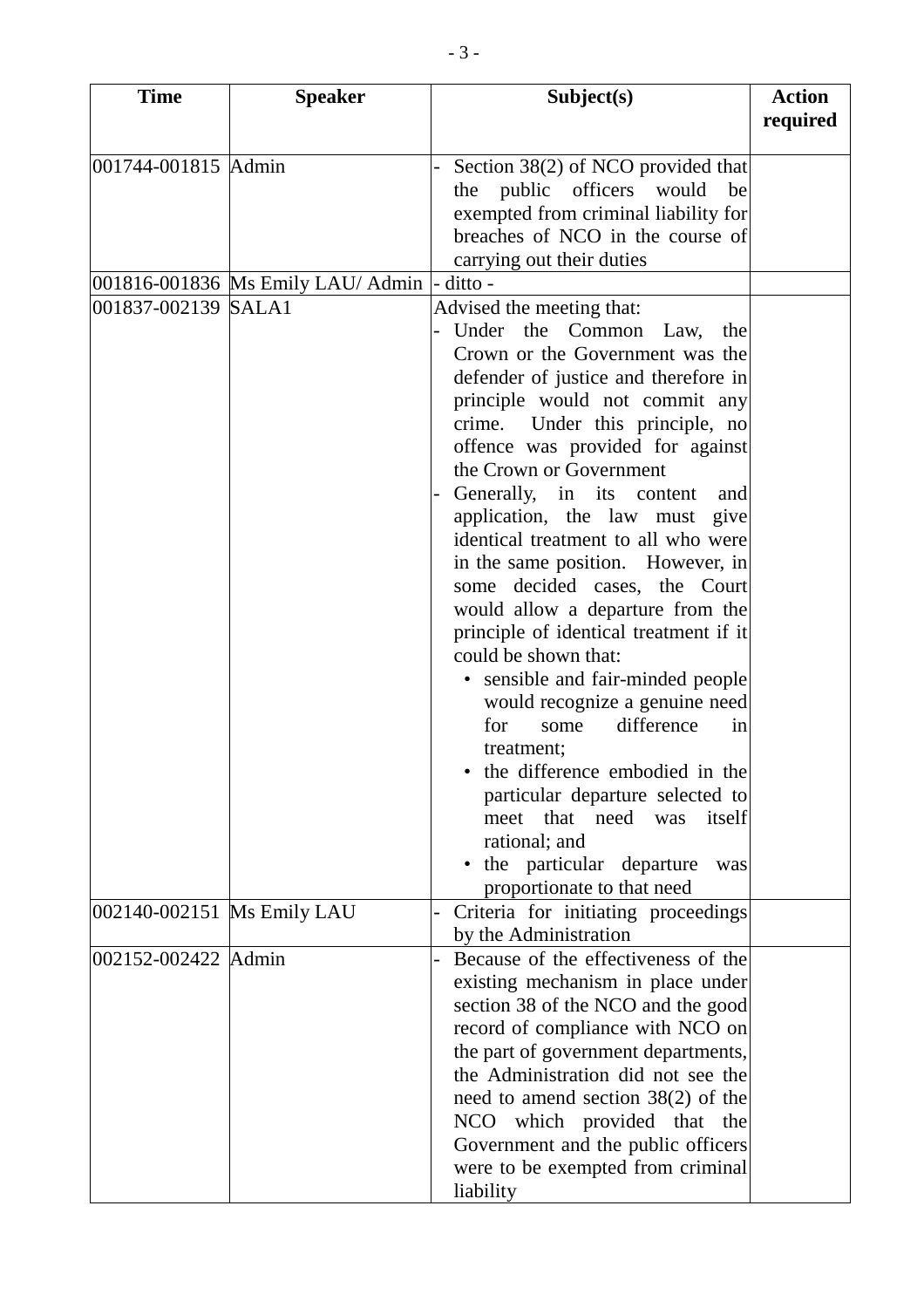| <b>Time</b>                | <b>Speaker</b>                | Subject(s)                           | <b>Action</b> |
|----------------------------|-------------------------------|--------------------------------------|---------------|
|                            |                               |                                      | required      |
|                            |                               |                                      |               |
|                            |                               | enforcing<br>NCO,<br>In<br>the       |               |
|                            |                               | Environmental<br>Protection          |               |
|                            |                               | Department (EPD) would adopt the     |               |
|                            |                               | same standard for both government    |               |
|                            |                               | departments and the private sector   |               |
| 002423-002451 Ms Emily LAU |                               | The head<br>of the government        |               |
|                            |                               |                                      |               |
|                            |                               | $department(s)$ should be subject to |               |
|                            |                               | disciplinary<br>action<br>for        |               |
|                            |                               | contravention of the NCO, even if    |               |
|                            |                               | he could not be held criminally      |               |
|                            |                               | liable                               |               |
| 002452-002515 Admin        |                               | It was possible that one of the best |               |
|                            |                               | practicable steps to be taken by CS  |               |
|                            |                               | was disciplinary action              |               |
|                            |                               | Could not pre-empt CS's course of    |               |
|                            |                               | action as he had a<br>statutory      |               |
|                            |                               | responsibility to enquire into the   |               |
|                            |                               | circumstances of the case and to     |               |
|                            |                               | decide on the best practicable steps |               |
|                            | 002516-002753 Mr Abraham SHEK | In order to ensure fairness, the     |               |
|                            |                               | Administration<br>and the public     |               |
|                            |                               | officers should not be exempted      |               |
|                            |                               | from prosecution                     |               |
| 002754-002805 Admin        |                               | ditto -                              |               |
| 002806-002826 Chairman     |                               | ditto -                              |               |
|                            |                               |                                      |               |
| 002827-003025 Admin        |                               | Reiterated the arguments of the Bill |               |
|                            | 003026-003133 Mr Abraham SHEK | The Bill would only put onus on      |               |
|                            |                               | the construction trade in this       |               |
|                            |                               | difficult business environment       |               |
|                            |                               | Feasibility of providing a validity  |               |
|                            |                               | period for the warning system        |               |
|                            |                               | Under the subcontracting system,     |               |
|                            |                               | the management was personally        |               |
|                            |                               | criminally liable where they had     |               |
|                            |                               | absolute control over their<br>no    |               |
|                            |                               | workers<br>and<br>subcontractors'    |               |
|                            |                               | workers on site                      |               |
| 003134-003342 Admin        |                               | Reiterated the reservation<br>on     |               |
|                            |                               | providing a validity period for the  |               |
|                            |                               | warning system                       |               |
|                            |                               | The proposed amendment did not       |               |
|                            |                               | change the existing legislative      |               |
|                            |                               | control and EPD might initiate       |               |
|                            |                               | proceedings against any person       |               |
|                            |                               |                                      |               |
|                            |                               | committed<br>offence,<br>who<br>an   |               |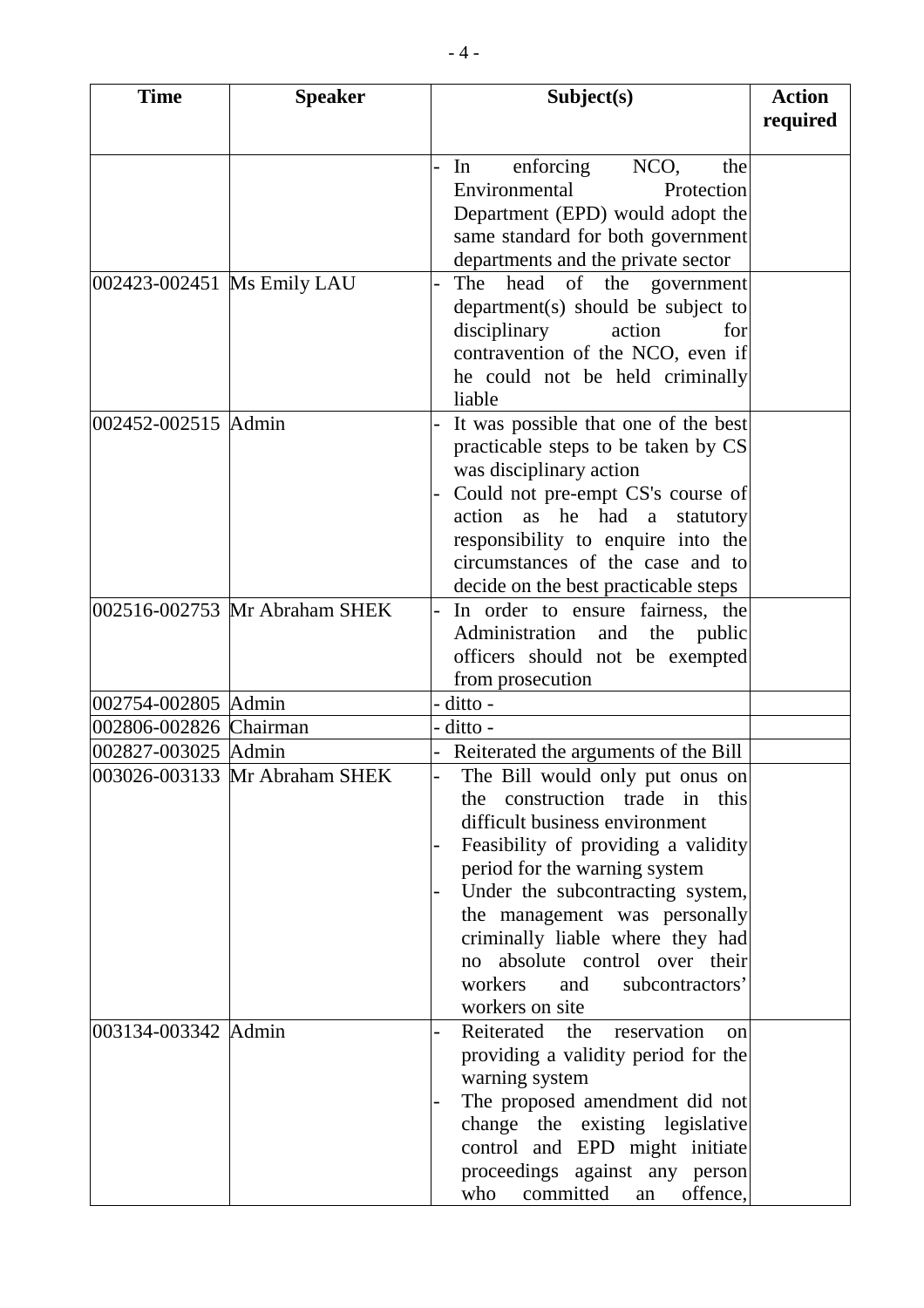| <b>Time</b>            | <b>Speaker</b>                    | Subject(s)                                                                                                                                                                                                                                                                                                                    | <b>Action</b><br>required |
|------------------------|-----------------------------------|-------------------------------------------------------------------------------------------------------------------------------------------------------------------------------------------------------------------------------------------------------------------------------------------------------------------------------|---------------------------|
|                        |                                   | including the worker concerned                                                                                                                                                                                                                                                                                                |                           |
|                        | 003343-003359 Mr Abraham SHEK     | ditto -                                                                                                                                                                                                                                                                                                                       |                           |
| 003400-003441 Admin    |                                   | ditto -                                                                                                                                                                                                                                                                                                                       |                           |
| 003442-003450 Chairman |                                   | Noted the divergent views held by<br>Administration<br>and<br>the<br>Mr<br><b>Abraham SHEK</b>                                                                                                                                                                                                                                |                           |
|                        | 003451-003632 Miss CHOY So-yuk    | Suggested that in case a public<br>officer contravened provisions in<br>NCO, such contravention<br>the<br>should be recorded in the officer's<br>performance appraisal report                                                                                                                                                 |                           |
| 003633-003736 Admin    |                                   | Stressed that there was no record<br>of NCO violations by government<br>departments<br>since<br>1989<br>and<br>compliance was very good<br>Agreed to consider Miss CHOY<br>So-yuk's view                                                                                                                                      | Admin                     |
|                        | 003737-003829 Miss CHOY So-yuk    | As the accountability system for<br>principal officials would<br>be<br>implemented soon, she asked the<br>Administration<br>seriously<br>to<br>consider her suggestion                                                                                                                                                        |                           |
|                        | 003830-003838 Chairman/Admin      | The Administration had no further<br>point to add                                                                                                                                                                                                                                                                             |                           |
|                        | 003839-003926 Mr HUI Cheung-ching | The Bill might not be justified as in<br>2001, there was a drop in the<br>number of convicted companies<br>which carried out works without a<br>valid construction noise permit or<br>carried out works not in accordance<br>with permit conditions, as well as in<br>the total number of construction<br>related convictions |                           |
| 003927-004024 Admin    |                                   | Notwithstanding, the number of<br>convictions, in particular those on<br>offenders<br>still<br>repeat<br>was<br>considered to be on the high side                                                                                                                                                                             |                           |
|                        | 004025-004115 Mr HUI Cheung-ching | Agreed with Mr Abraham SHEK's<br>view that the proposed amendment<br>would<br>only put<br>onus<br>the<br>on<br>construction trade                                                                                                                                                                                             |                           |
| 004116-004250 Admin    |                                   | Some 50 bodies corporate were<br>repeated offenders and the proposed<br>amendments<br>needed<br>were<br>to                                                                                                                                                                                                                    |                           |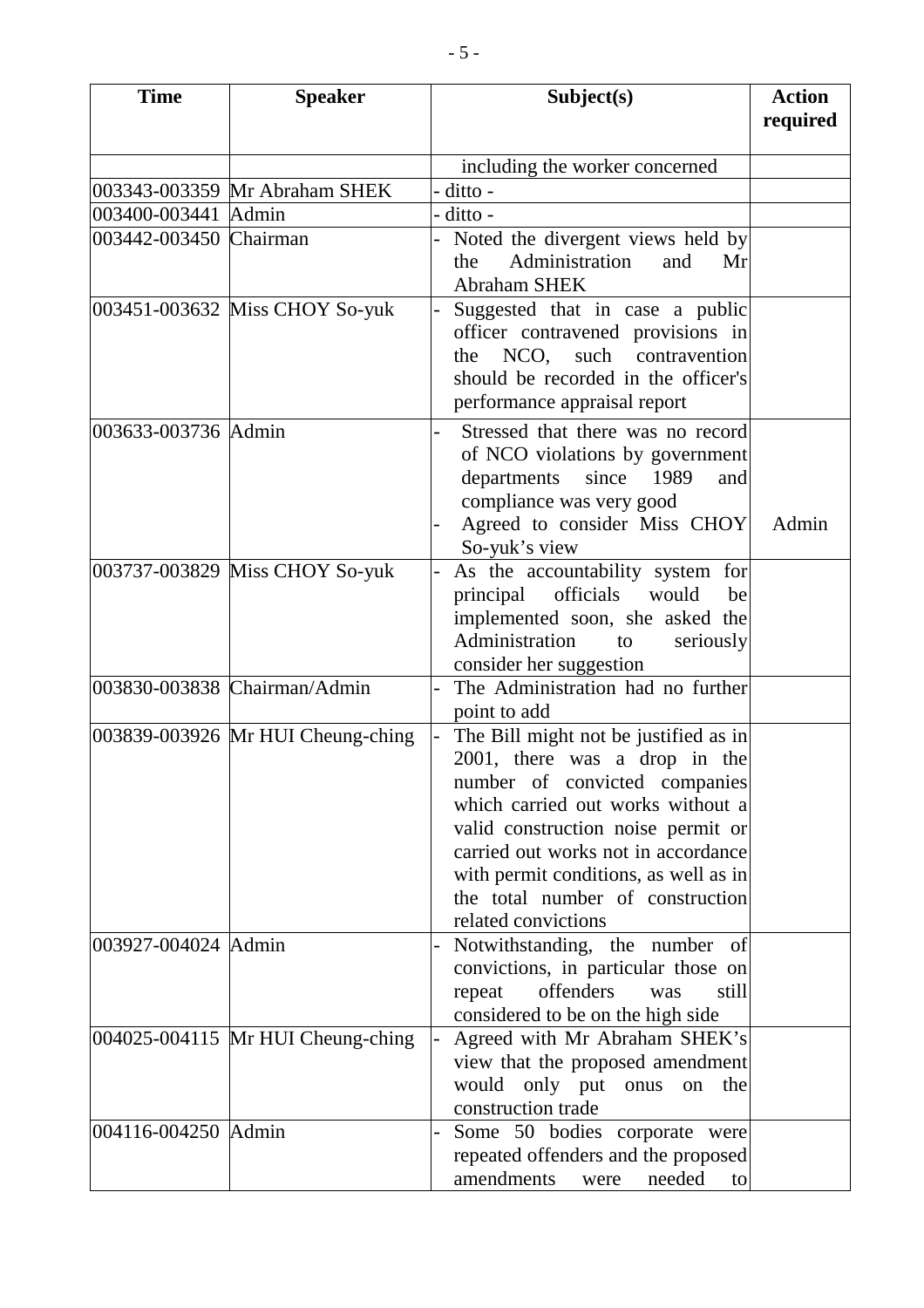| <b>Time</b><br><b>Speaker</b> |                                   | Subject(s)                                 | <b>Action</b> |
|-------------------------------|-----------------------------------|--------------------------------------------|---------------|
|                               |                                   |                                            | required      |
|                               |                                   | achieve better deterrent effect            |               |
|                               | 004251-004311 Mr HUI Cheung-ching | Overseas practices in handling             |               |
|                               |                                   | noise offences in Australia, Canada        |               |
|                               |                                   | and the United Kingdom                     |               |
| 004312-004336 Admin           |                                   | ditto -                                    |               |
|                               | 004337-004350 Mr HUI Cheung-ching | There might be other jurisdictions         |               |
|                               |                                   | where<br>liability would<br>not<br>be      |               |
|                               |                                   | imposed on the director or officer of      |               |
|                               |                                   | a body corporate for environmental         |               |
|                               |                                   | offences                                   |               |
| 004351-004413 Admin           |                                   | Australia, Canada and the United           |               |
|                               |                                   | Kingdom were Common Law                    |               |
|                               |                                   | jurisdictions and it was appropriate       |               |
|                               |                                   | make reference to<br>these<br>to           |               |
|                               |                                   | jurisdictions                              |               |
| 004414-004505 Chairman        |                                   | The different viewpoints among             |               |
|                               |                                   | members and the Administration             |               |
|                               |                                   | could be further discussed during          |               |
|                               |                                   | the clause by clause examination           |               |
|                               | 004506-004602 Mr Abraham SHEK     | Reiterated the need of providing a         |               |
|                               |                                   | validity period for the warning            |               |
|                               |                                   | system                                     |               |
| 004603-004609 Chairman        |                                   | ditto-                                     |               |
| 004610-004637 Admin           |                                   | ditto -                                    |               |
|                               | 004638-004656 Mr Abraham SHEK     | ditto -                                    |               |
| 004657-004812 Ms Emily LAU    |                                   | The Administration should make it          |               |
|                               |                                   | clear that disciplinary action would       |               |
|                               |                                   | be instituted against public officers      |               |
|                               |                                   | who contravened NCO                        |               |
| 004813-004944 Admin           |                                   | While disciplinary action might be         |               |
|                               |                                   | one of the steps taken by CS, it was       |               |
|                               |                                   | inappropriate to pre-empt CS in            |               |
|                               |                                   | exercising his discretion to decide        |               |
|                               |                                   | on the best practicable steps to           |               |
|                               |                                   | terminate the contravention<br>$\alpha$    |               |
|                               |                                   | avoid<br>of<br>the<br>recurrence           |               |
|                               |                                   | contravention                              |               |
| 004945-005010 Ms Emily LAU    |                                   | The Administration to consider her         | Admin         |
|                               |                                   | suggestion                                 |               |
| 005011-005108 SALA1           |                                   | The scope of the "best practicable"        |               |
|                               |                                   | steps"<br>terminate<br>to<br>the           |               |
|                               |                                   | contravention<br>the<br>avoid<br><b>or</b> |               |
|                               |                                   | recurrence under section 38(4) of          |               |
|                               |                                   | NCO was wide enough to include             |               |
|                               |                                   | disciplinary actions against public        |               |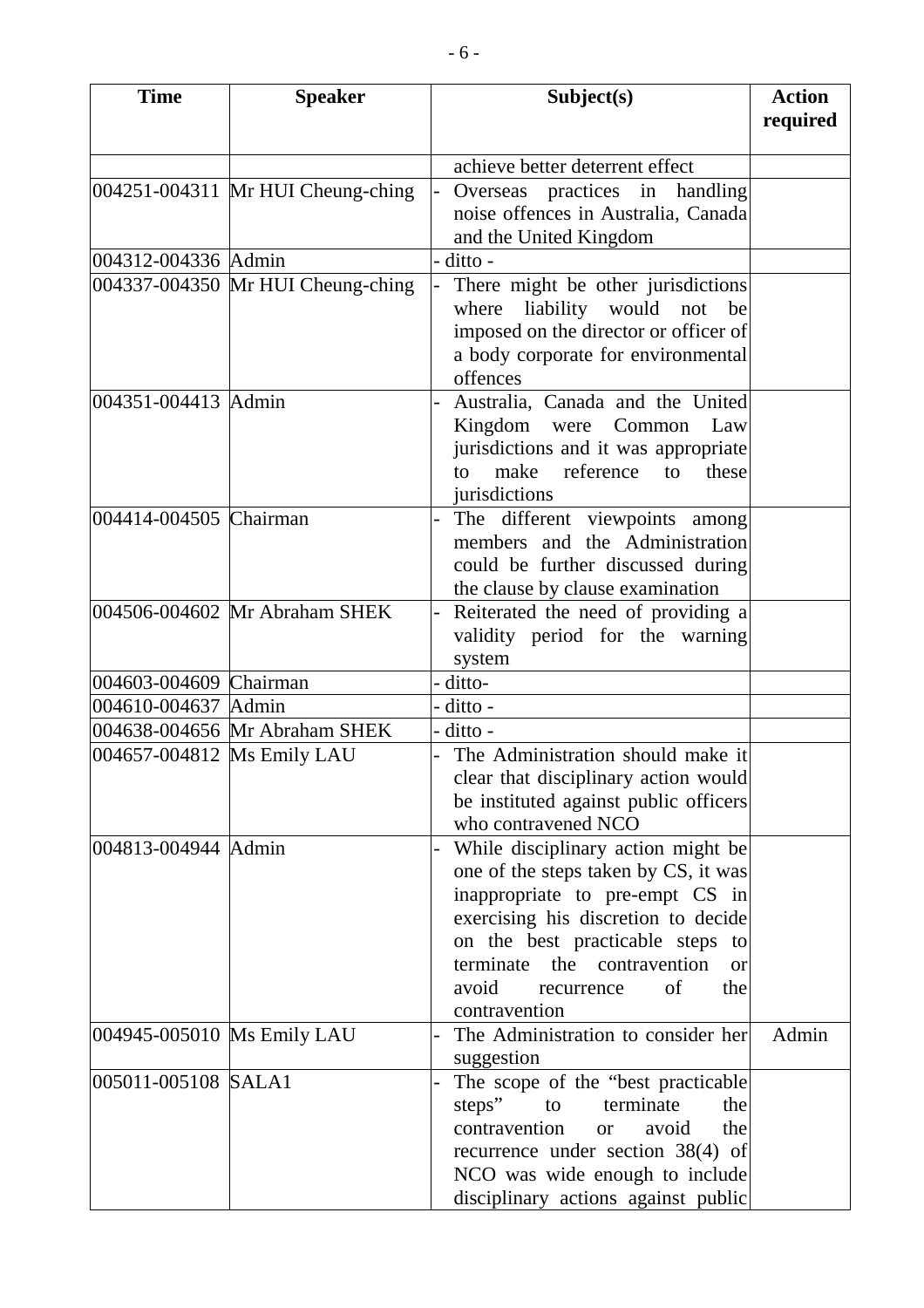| <b>Time</b>                | <b>Speaker</b>                    | Subject(s)                           | <b>Action</b> |
|----------------------------|-----------------------------------|--------------------------------------|---------------|
|                            |                                   |                                      | required      |
|                            |                                   |                                      |               |
|                            |                                   | officers                             |               |
| 005109-005114 Ms Emily LAU |                                   | Reiterated that the Administration   |               |
|                            |                                   | should consider her suggestion       |               |
| 005115-005155 Admin        |                                   | $ditto -$                            |               |
| 005156-005210 Ms Emily LAU |                                   | $ditto -$                            |               |
| 005211-005340 Chairman     |                                   | - ditto -                            |               |
| 005341-005440 Chairman     |                                   | Asked whether the Administration     |               |
|                            |                                   | would re-consider providing<br>a     |               |
|                            |                                   | validity period for the warning      |               |
|                            |                                   | system as requested<br>by<br>Mr      |               |
|                            |                                   | <b>Abraham SHEK</b>                  |               |
|                            |                                   | Opening remarks for clause by        |               |
|                            |                                   | clause examination                   |               |
| 005441-005543 Chairman     |                                   | Clause 1                             |               |
|                            |                                   | Clause 2                             |               |
| 005544-005609 Ms Emily LAU |                                   | Proposed section 28A(1)              |               |
|                            | 005610-005702 Admin/ Chairman     | ditto -                              |               |
|                            | 005703-005746 Ms LI Fung-ying     | Proposed section $28A(1)(b)$ and (d) |               |
| 005747-005920 Admin        |                                   | ditto -                              |               |
|                            | 005921-005954 Ms LI Fung-ying     | ditto -                              |               |
| 005955-010035 Admin        |                                   | ditto -                              |               |
|                            | 010136-010205 Ms Emily LAU/ Admin | Proposed section $28A(1)(a)$         |               |
|                            | 010206-010231 Ms Emily LAU/       | Proposed section $28A(1)(b)$ and (c) |               |
|                            | Chairman                          | · sought confirmation from the       |               |
|                            |                                   | Administration on whether both       |               |
|                            |                                   | the director who had delegated       |               |
|                            |                                   | his authority for the management     |               |
|                            |                                   | of the body corporate to another     |               |
|                            |                                   | officer, as well as the responsible  |               |
|                            |                                   | officer concerned would<br>be        |               |
|                            |                                   | subject to prosecution in case of    |               |
|                            |                                   | contravention                        |               |
| 010232-010433 Admin        |                                   | Advised that both the director who   |               |
|                            |                                   | had delegated his authority and the  |               |
|                            |                                   | officer concerned could be subject   |               |
|                            |                                   | prosecution under proposed<br>to     |               |
|                            |                                   | section 28A                          |               |
|                            | 010433-010447 Ms Emily LAU/ Admin | $ditto -$                            |               |
| 010448-010505 SALA1        |                                   | Confirmed that as presently drafted  |               |
|                            |                                   | a director who had delegated his     |               |
|                            |                                   | authority could also be subject to   |               |
|                            |                                   | prosecution                          |               |
| 010506-010517 Ms Emily LAU |                                   | ditto -                              |               |
|                            |                                   |                                      |               |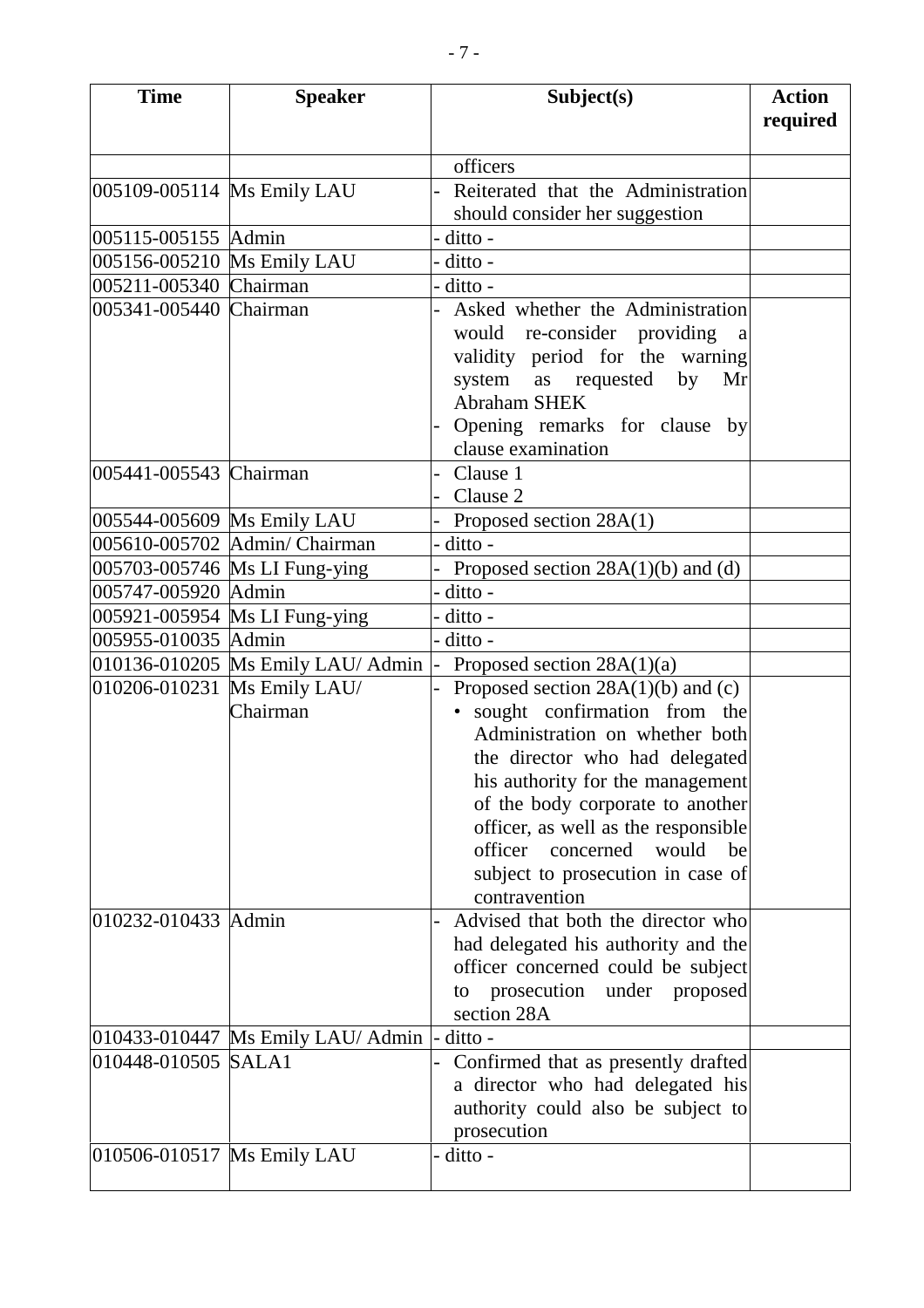| <b>Time</b>                | <b>Speaker</b>                | Subject(s)                                                                  | <b>Action</b> |
|----------------------------|-------------------------------|-----------------------------------------------------------------------------|---------------|
|                            |                               |                                                                             | required      |
|                            |                               |                                                                             |               |
|                            | 010518-010527 Mr Abraham SHEK | Given the prevalence of the                                                 |               |
|                            |                               | subcontracting system, he asked                                             |               |
|                            |                               | whether the principal contractor                                            |               |
|                            |                               | would be liable to prosecution for                                          |               |
|                            |                               | offences committed<br>by<br>his                                             |               |
|                            |                               | subcontractors                                                              |               |
| 010528-010554 Admin        |                               | - ditto -                                                                   |               |
| 010555-010608 Chairman     |                               | - ditto -                                                                   |               |
| 010609-010640 Admin        |                               | Whether or not prosecution would                                            |               |
|                            |                               | be taken out against the principal                                          |               |
|                            |                               | would<br>depend<br>contractor<br>on                                         |               |
|                            |                               | circumstances of individual cases                                           |               |
| 010641-010658 Chairman     |                               | ditto -                                                                     |               |
| 010659-010746 Admin        |                               | On enforcement, as the principal                                            |               |
|                            |                               | contractor was responsible for the                                          |               |
|                            |                               | project, EPD would<br>usually                                               |               |
|                            |                               | prosecute the principal contractor                                          |               |
|                            |                               | and the sub-contractor who actually                                         |               |
|                            |                               | committed the noise offence                                                 |               |
| 010747-010759 Chairman     |                               | - ditto -                                                                   |               |
|                            | 010800-010837 Mr Abraham SHEK | If a worker of a subcontractor                                              |               |
|                            |                               | maliciously/deliberately violated                                           |               |
|                            |                               | the NCO, it would be unfair to the                                          |               |
|                            |                               | principal contractor's director or<br>officer<br>who<br>would<br>be<br>held |               |
|                            |                               |                                                                             |               |
| 010838-010954 SALA1        |                               | personally criminally liable                                                |               |
|                            |                               | As the developer, the principal<br>contractor and the subcontractors        |               |
|                            |                               |                                                                             |               |
|                            |                               | were separate legal entities, the<br>developer normally would not be        |               |
|                            |                               | held liable for the offence                                                 |               |
|                            |                               | committed by the principal                                                  |               |
|                            |                               | contractor and subcontractors                                               |               |
| 010955-011039 Admin        |                               | - ditto -                                                                   |               |
| 011040-011056 Chairman     |                               | - ditto -                                                                   |               |
| 011057-011156 SALA1        |                               | - ditto -                                                                   |               |
| 011157-011224 Chairman     |                               | - ditto -                                                                   |               |
| 011225-011332 Admin        |                               | - ditto -                                                                   |               |
|                            | 011333-011342 Mr Abraham SHEK | - ditto -                                                                   |               |
| 011343-011403 Ms Emily LAU |                               | - ditto -                                                                   |               |
| 011404-011613 SALA1        |                               | - ditto -                                                                   |               |
| 011614-011632 Chairman     |                               | - ditto -                                                                   |               |
| 011633-011721 Admin        |                               | - ditto -                                                                   |               |
| 011722-011742 Chairman     |                               | - ditto -                                                                   |               |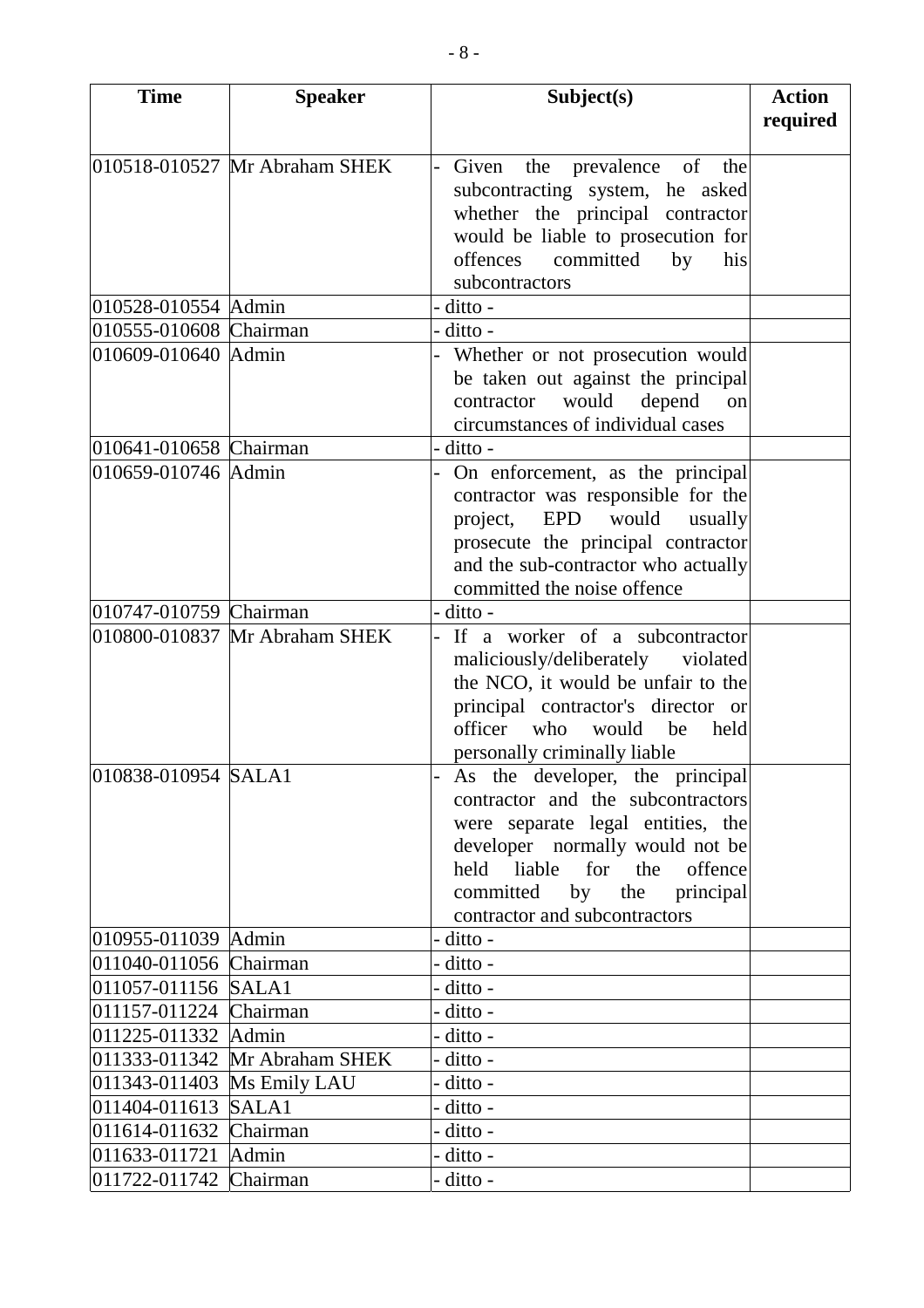| <b>Time</b>                                       | <b>Speaker</b>                        | Subject(s)                                             | <b>Action</b> |
|---------------------------------------------------|---------------------------------------|--------------------------------------------------------|---------------|
|                                                   |                                       |                                                        | required      |
|                                                   |                                       |                                                        |               |
| 011743-011845 Admin                               |                                       | ditto -                                                |               |
| 011846-011951                                     | Mr Abraham SHEK                       | ditto -                                                |               |
| 011952-012055 Admin                               |                                       | ditto -                                                |               |
| 012056-012147 Chairman/                           |                                       | SALA1 was requested to set out his                     | SALA1         |
|                                                   | Ms Emily LAU                          | in<br>advice<br>writing.<br>The                        | and           |
|                                                   |                                       | Administration could also provide                      | Admin         |
|                                                   |                                       | its comments on the legal and                          |               |
|                                                   |                                       | enforcement aspects                                    |               |
| 012148-012158 Chairman                            |                                       | Proposed section 28A(2)                                |               |
| 012159-012241 Ms Emily LAU                        |                                       | Reasons for exempting owners'                          |               |
|                                                   |                                       | corporations registered under the                      |               |
|                                                   |                                       | Building Management Ordinance                          |               |
|                                                   |                                       | (Cap. 344)                                             |               |
| 012242-012350 Admin                               |                                       | ditto -                                                |               |
| 012351-012412 Chairman                            |                                       | ditto -                                                |               |
| 012413-012429 Admin                               |                                       | ditto -                                                |               |
| 012430-012435 Chairman                            |                                       | Proposed section 28A(3)                                |               |
| 012436-012446 Ms Emily LAU<br>012447-012556 Admin |                                       | ditto -                                                |               |
|                                                   |                                       | ditto -                                                |               |
| 012557-012604 Ms Emily LAU<br>012605-012658 Admin |                                       | Proposed section 28A(4)                                |               |
|                                                   |                                       | ditto -                                                |               |
|                                                   | 012659-012820 Ms Emily LAU/<br>Admin/ | ditto -                                                |               |
|                                                   | Chairman                              |                                                        |               |
| 012821-012919                                     | SALA1                                 | ditto -                                                |               |
|                                                   | 012920-012930 Chairman/ Admin         | ditto -                                                |               |
|                                                   | 012931-012949 Mr Abraham SHEK         | ditto -                                                |               |
| 012950-013142 Admin                               |                                       | ditto -                                                |               |
| 013143-013222 Chairman                            |                                       | Proposed section 28B(1)                                |               |
| 013223-013344 Admin                               |                                       | ditto -                                                |               |
| 013345-013433 Chairman                            |                                       | ditto -                                                |               |
|                                                   | 013434-013520 Mr Abraham SHEK/        | desirability<br>Reiterated<br>the<br>of                |               |
|                                                   | Chairman                              | providing a validity period for the                    |               |
|                                                   |                                       | warning system                                         |               |
| 013521-013535 Admin                               |                                       | Reiterated that the Administration's<br>$\overline{a}$ |               |
|                                                   |                                       | stance had not changed                                 |               |
|                                                   | 013536-013711 Ms Emily LAU/ Admin     | At the request of Ms LAU, the<br>$\vert$ -             |               |
|                                                   |                                       | Administration further elaborated                      |               |
|                                                   |                                       | the<br>issue<br>of<br>initiating<br>on.                |               |
|                                                   |                                       | proceedings against the directors                      |               |
|                                                   |                                       | and officers concerned                                 |               |
| 013712-013909 Chairman/                           |                                       | ditto -                                                |               |
|                                                   | Ms Emily LAU                          |                                                        |               |
|                                                   |                                       |                                                        |               |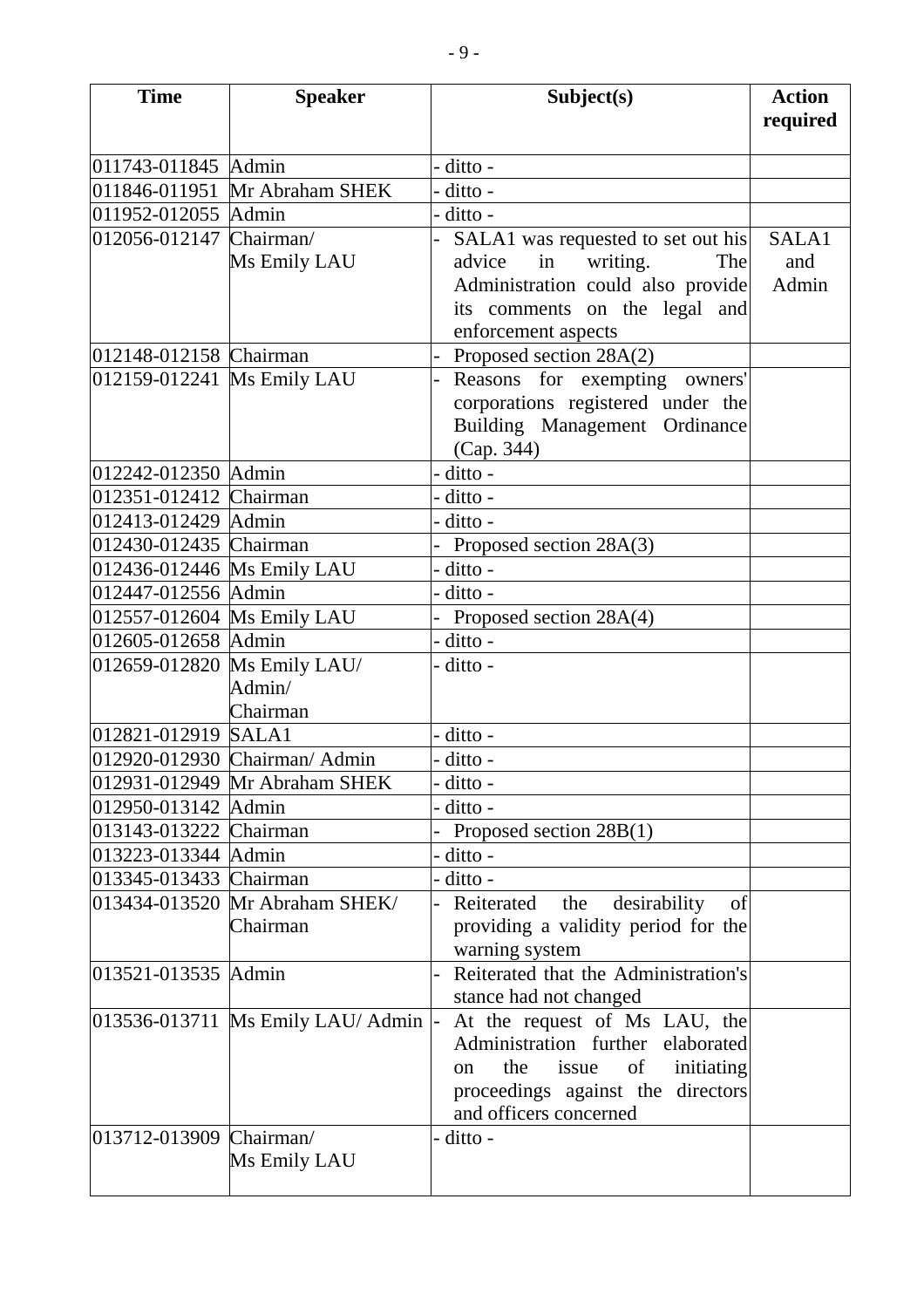| <b>Time</b>                | <b>Speaker</b>                       | Subject(s)                                                  | <b>Action</b> |
|----------------------------|--------------------------------------|-------------------------------------------------------------|---------------|
|                            |                                      |                                                             | required      |
|                            |                                      |                                                             |               |
|                            | 013910-014017 Mr Abraham SHEK        | Proposed to provide a validity                              |               |
|                            |                                      | period of 6 months for the warning                          |               |
|                            |                                      | system                                                      |               |
| 014018-014133 Chairman     |                                      | Agreed that provide a validity<br>$\overline{\phantom{a}}$  |               |
|                            |                                      | period should be provided but                               |               |
|                            |                                      | considered that a period of 6                               |               |
|                            |                                      | months too short                                            |               |
|                            | 014134-014213 Ms LI Fung-ying        | Appreciated the difficulty faced by                         |               |
|                            |                                      | the HKCA                                                    |               |
|                            |                                      | Considered a period of over 1 year                          |               |
|                            |                                      | might be acceptable                                         |               |
| 014214-014243 Chairman     |                                      | The Administration was asked to<br>$\overline{\phantom{0}}$ | Admin         |
|                            |                                      | re-consider the feasibility<br>of                           |               |
|                            |                                      | providing a validity period for the                         |               |
|                            |                                      | warning system as members present                           |               |
|                            |                                      | in principle had no objection to a                          |               |
|                            |                                      | validity period                                             |               |
| 014244-014258 Ms Emily LAU |                                      | - ditto -                                                   |               |
| 014259-014338 Admin        |                                      | - ditto -                                                   |               |
| 014339-014513 Chairman/    |                                      | While the Chairman said that he                             |               |
|                            | Ms Emily LAU                         | would not mind to coordinate                                |               |
|                            |                                      | Members' views on the validity                              |               |
|                            |                                      | period for the warning system, he                           |               |
|                            |                                      | still requested the Administration to                       |               |
|                            |                                      | re-consider the issue and provide                           |               |
|                            |                                      | members with its response at the                            |               |
|                            |                                      | next meeting                                                |               |
| 014514-014546 Chairman     |                                      | Proposed section 28B(2)                                     |               |
|                            |                                      | Proposed section 28B(3)                                     |               |
|                            |                                      | Proposed section 28B(4)                                     |               |
|                            |                                      | Proposed section 28C                                        |               |
|                            | 014547-014552 Mr Abraham SHEK        | Proposed section 28C                                        |               |
|                            |                                      | Asked about the progress on the                             |               |
|                            |                                      | consultation with the trade on the                          |               |
|                            |                                      | code of practice                                            |               |
| 014553-014634 Admin        |                                      | A draft code of practice had been                           |               |
|                            |                                      | agreed with the HKCA                                        |               |
|                            |                                      | The Administration would consult                            |               |
|                            |                                      | the Environmental Affairs Panel                             |               |
|                            |                                      | before gazettal of the code of                              |               |
|                            |                                      | practice                                                    |               |
|                            | 014635-014639 Ms Emily LAU/ Admin  - | Administration<br>The<br>agreed<br>to                       | Admin         |
|                            |                                      | provide the draft code of practice                          |               |
|                            |                                      | for members' reference                                      |               |
|                            |                                      |                                                             |               |